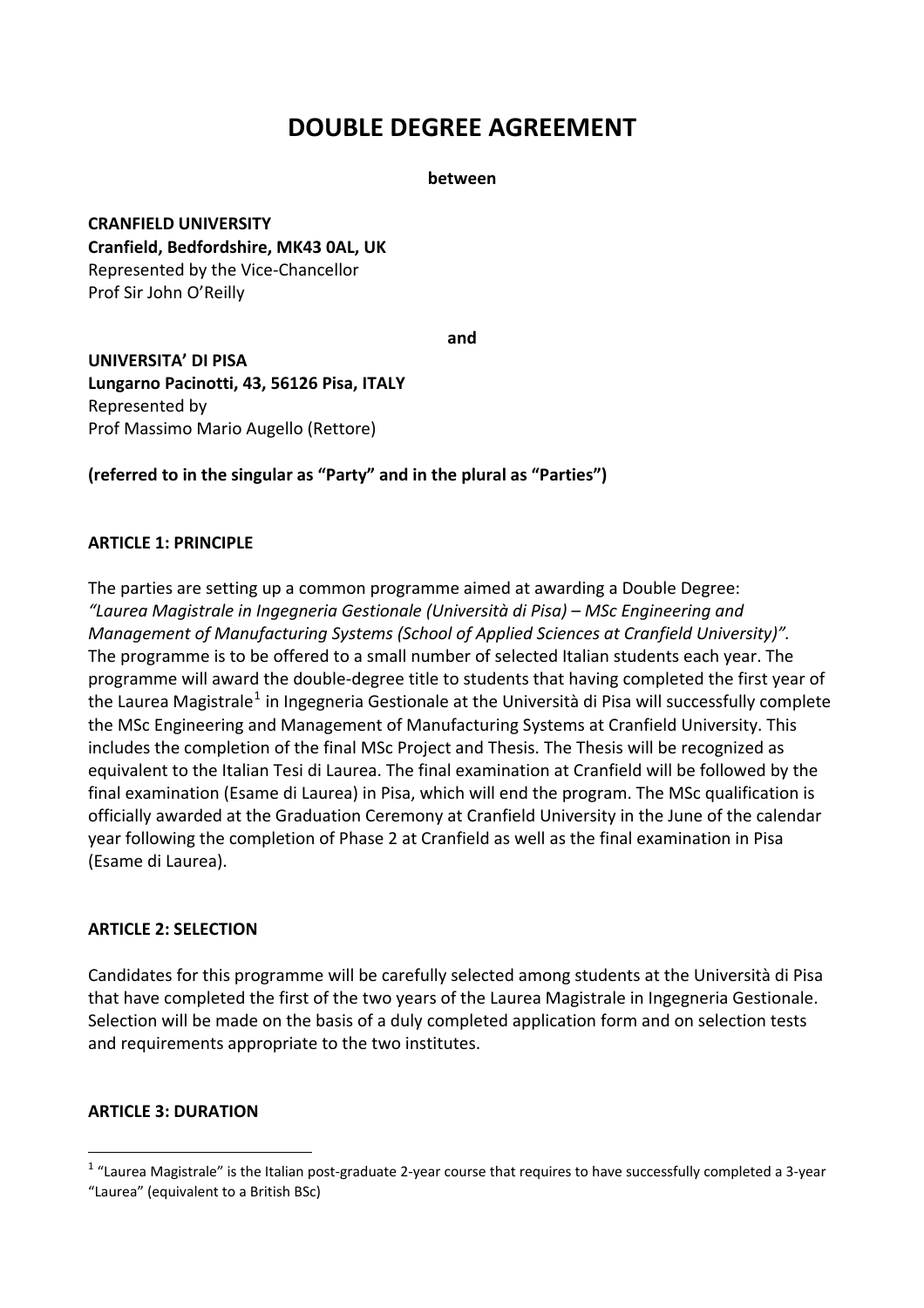This convention covers a period of four years from the beginning of the Italian Academic Year  $(1<sup>st</sup>$ November) after the date of signing.

Thereafter it will be renewed automatically unless one of the parties gives a two year notice of termination. This time is required to allow any student in the process to complete their studies. In the event that this Agreement is terminated before its natural date of expiry, both Parties will ensure that the enrolled students can complete their studies.

## **ARTICLE 4: PROGRAMME OF THE COURSE**

The programme of the course encompasses the two phases, each one year in length, described below:

- Phase 1 The programme of the first year of the Laurea Magistrale in Ingegneria Gestionale at the Università di Pisa. Annex A‐1 shows the current course contents.
- Phase 2 The programme of the MSc Engineering and Management of Manufacturing Systems of the School of Applied Sciences at Cranfield. Annex A‐2 shows the current course contents.

In the event of a change of syllabus taking place at any one institution, the other will be notified immediately. In the event that at any one time this change of syllabus exceeds more than one third of the programme, the agreement will be renegotiated.

#### **ARTICLE 5: LANGUAGE**

The course will be in Italian during Phase 1 and in English during Phase 2.

## **ARTICLE 6: TIMETABLE OF THE COMMON PROGRAMME**

Normally and for each academic year, Phase 1 starts in late September and ends in late September of the following year. Normally Phase 2 starts at the beginning of October of the same calendar year and ends in September of the following calendar year.

#### **ARTICLE 7: LOCATION OF THE COURSES ‐ RESPONSIBILITY**

Phase 1 is to take place at the Facoltà di Ingegneria of the Università di Pisa (Italy) under Università di Pisa internal regulations.

Phase 2 is to take place in the campus at Cranfield University at Cranfield in the United Kingdom, and Italian students will be treated as students of the School of Applied Sciences at Cranfield, under School of Applied Sciences internal regulations.

Responsibility for each student will rest with the establishment that enrolled him/her in the Double Degree namely Università di Pisa.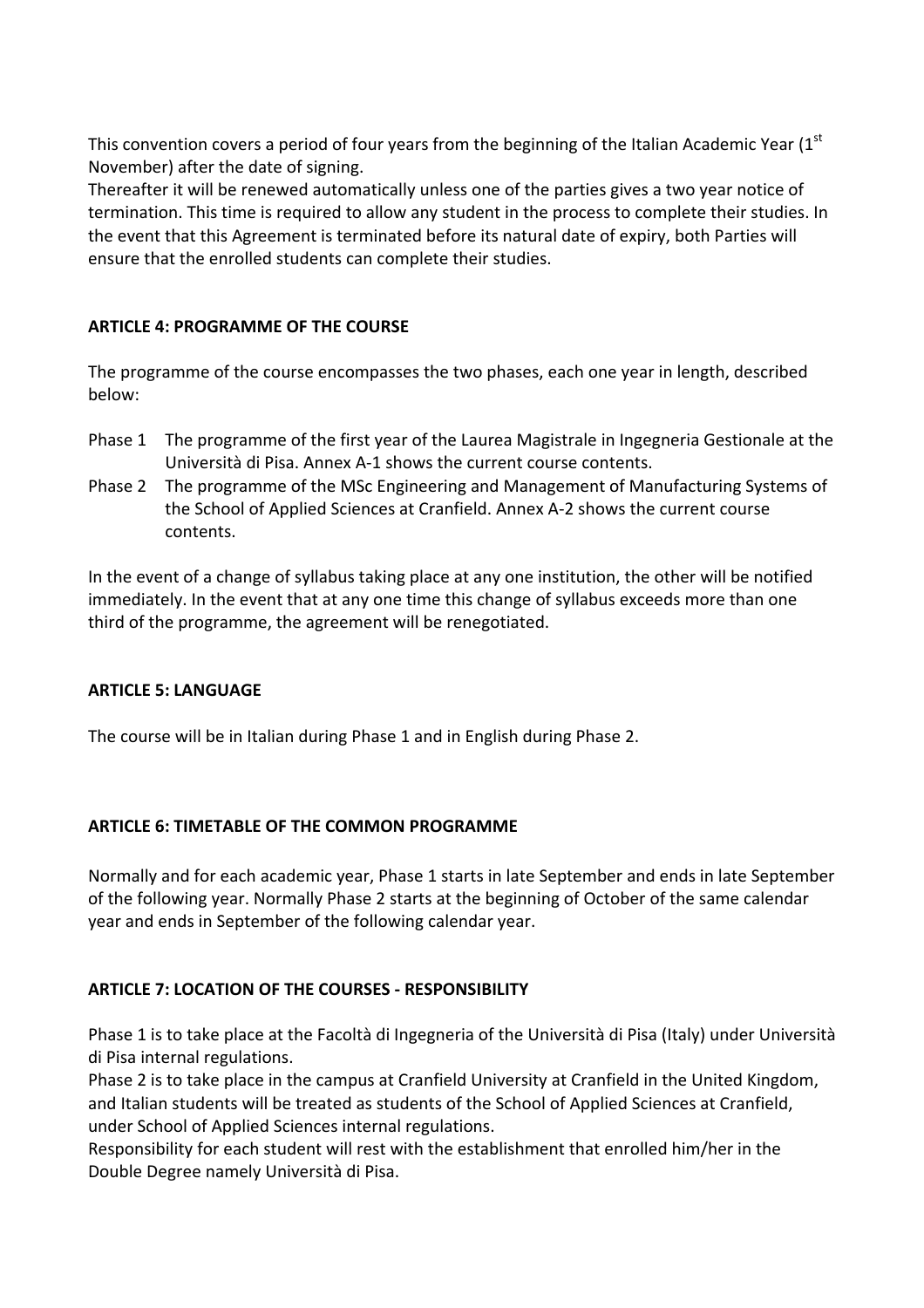## **ARTICLE 8: RULES TO BE APPLIED FO THE SELECTION OF STUDENTS OF UNIVERSITA' DI PISA**

A maximum number of 4 Italian students have to be selected by the Università di Pisa under the responsibility of the Università di Pisa from candidates who have successfully completed the first year of Laurea Magistrale in Ingegneria Gestionale.

The following criteria will apply:

- 1. The average mark of the overall final results at the end of year one of the Laurea Magistrale will be taken into account to select the candidates.
- 2. The candidates must be proficient in English. A minimum score of 92 in the internet based Test of English as a Foreign Language (TOEFL) or 237 in the computer based TOEFL, or equivalent examination, will be required.

## **ARTICLE 9: FINAL ASSESSMENT OF THE COURSE**

Credits earned by the students at Cranfield University will be transferred to the Università di Pisa<sup>[2](#page-2-0)</sup>. The rules relating to the final assessment of the course will be those which will apply at the Università di Pisa as far as Phase 1 is concerned and those that apply at the School of Applied Sciences at Cranfield for Phase 2.

The Università di Pisa is therefore fully and exclusively responsible for the award of marks during the first year of the common programme and the School of Applied Sciences at Cranfield will be fully and exclusively responsible for the award of marks during the second year of the common programme.

The final examination at Cranfield will be followed by the final examination (Esame di Laurea) of the project in Pisa. For this purpose the Thesis will be in English, but it will contain a title and an abstract in Italian.

## **ARTICLE 10: ACADEMIC FAILURE**

In the case of Academic failure at the end of Phase 2, the student concerned will be excluded from the common programme and the Università di Pisa will be responsible to decide and judge on how to assess the single specific case and circumstance.

## **ARTICLE 11: DATE OF AWARD OF THE DOUBLE DEGREE**

The award of the Università di Pisa Laurea Magistrale is decided upon the considered advice of the Cranfield School of Applied Sciences in September‐October following the completion of Phase 2 and following the examination process of article 9.

The Double Degree title is officially awarded at the Graduation Ceremony at Cranfield University in the Calendar year following the completion of Phase 2 and the final examination in Pisa (Discussione della Tesi). It will be responsibility of the student to provide the Thesis document to the two institutions meeting their standard format requirements.

<span id="page-2-0"></span> $2$  10 credits earned by the students at Cranfield University correspond to 3 credits in the Università di Pisa system.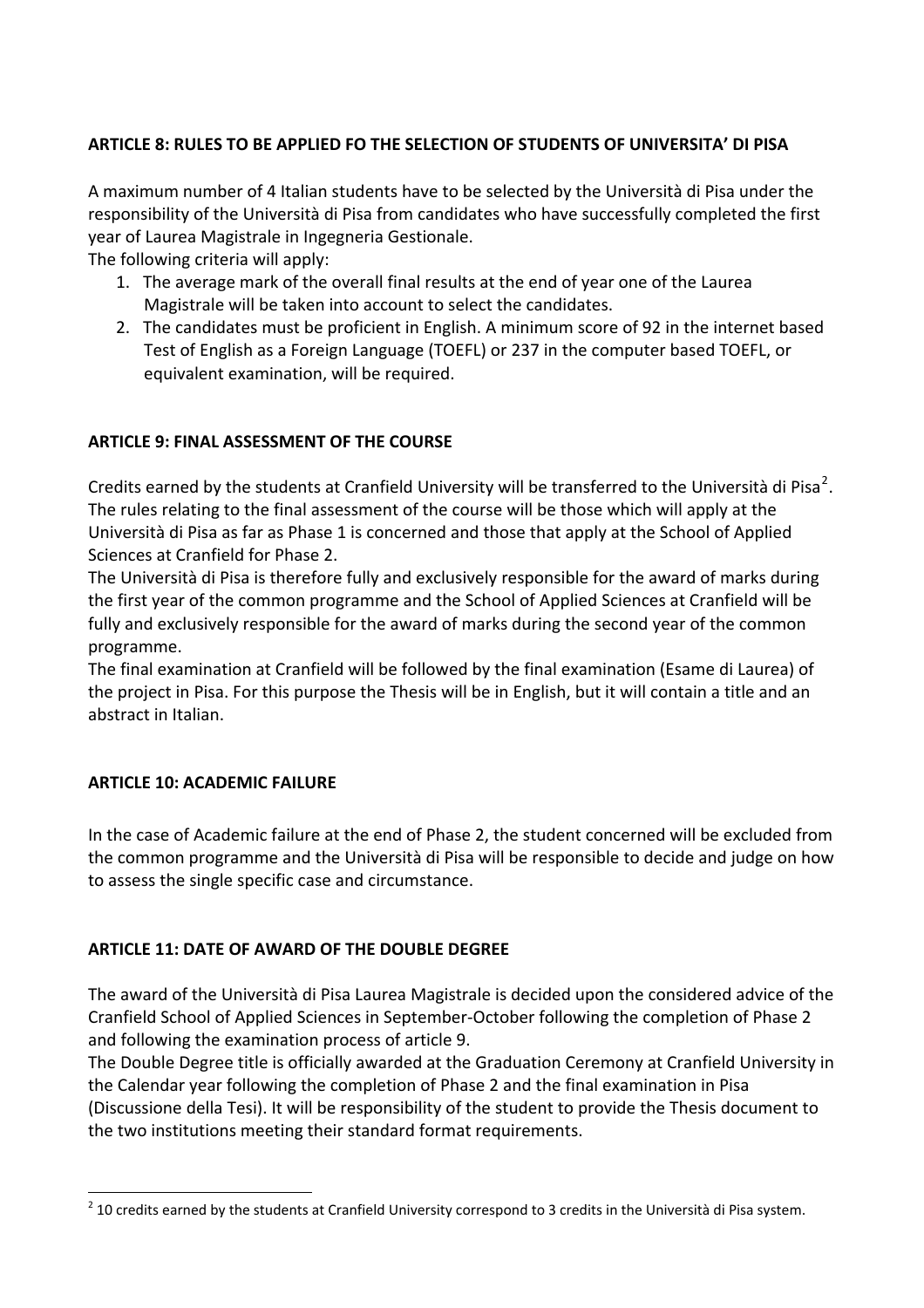#### **ARTICLE 12: REGISTRATION**

Each student admitted to the common programme must pay the yearly registration fees applicable to each establishment each year. In the first year the fee will be paid to Università di Pisa, in the second year to Cranfield University.

#### **ARTICLE 13: STEERING COMMITTEE**

The responsibility for this cooperation will be entrusted to the Presidente del Consiglio Aggregato in Ingegneria Gestionale at the Università di Pisa and *MSc Engineering and Management of Manufacturing Systems* Course Director of the School of Applied Sciences at Cranfield University. The course Directors will be in contact to monitor the progress of the Double Degree programme. This will enable them to improve the course incorporating the lessons of experience.

#### **ARTICLE 14: AGREEMENT**

Two copies of this agreement will be signed and one for each institution. Both may be used for reference purposes.

#### **ARTICLE 15: RELATIONSHIPS OF THE PARTIES**

This Agreement entered into in good faith by both parties on the basis that it is a fair and honest statement of intentions and that it has no validity as a binding contract under any law or legal system. Nothing in this Agreement will be construed as creating a legal partnership or joint venture. Neither of the Parties will represent itself as being an agent of the other and neither of the Parties is authorized to commit the other.

Signed

For Università di Pisa

Prof Massimo Mario Augello (Rettore)

\_\_\_\_\_\_\_\_\_\_\_\_\_\_\_\_\_\_\_\_\_\_

For Cranfield University

Prof Sir John O'Reilly Vice‐Chancellor

\_\_\_\_\_\_\_\_\_\_\_\_\_\_\_\_\_\_\_\_\_\_\_\_\_\_

Dated: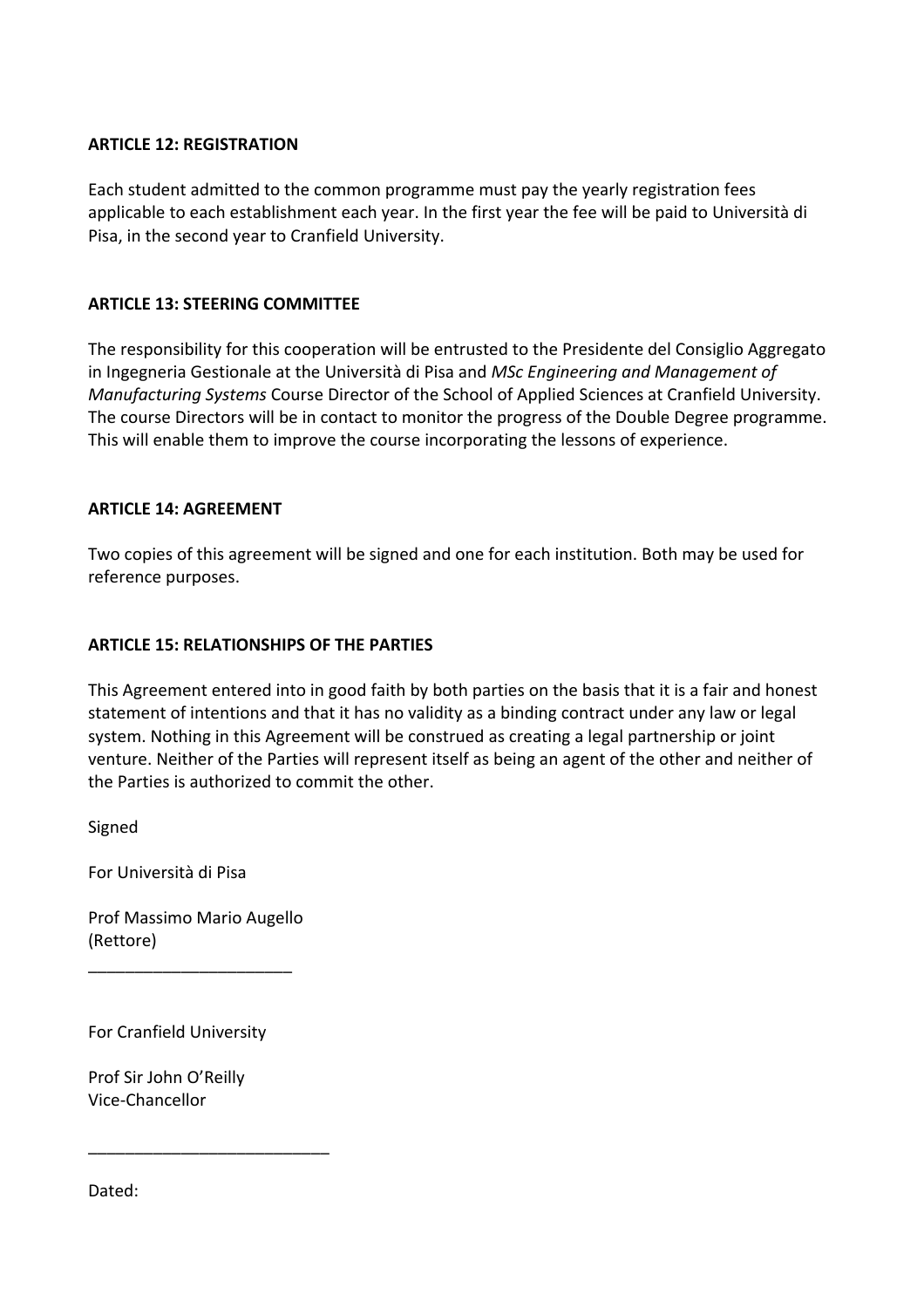#### **ANNEX A‐1**

## **STRUCTURE AND CONTENTS OF THE FIRST YEAR AT THE "LAUREA MAGISTRALE IN INGEGNERIA GESTIONALE" (UNIVERSITA' DI PISA)**

| Exam                       | <b>Aims and contents</b>                                            | Credits <sup>3</sup> |
|----------------------------|---------------------------------------------------------------------|----------------------|
|                            |                                                                     | (Italian system)     |
| Gestione dell'innovazione  | This course gives the analytical skills and the                     | 6                    |
| (Management of innovation) | main management models and tools to                                 |                      |
|                            | manage the uncertainty, risk and                                    |                      |
|                            | organizational complexity in innovation                             |                      |
|                            | projects                                                            |                      |
| Gestione integrata della   | To provide knowledge, methods and                                   | 12                   |
| produzione                 | applications on modern integrated                                   |                      |
| (Integrated manufacturing  | manufacturing systems, needed to carry out                          |                      |
| systems)                   | an efficient firm management. The                                   |                      |
|                            | following competences will be provided: 1)                          |                      |
|                            | components of integrated manufacturing                              |                      |
|                            | systems, 2) programming methods for the                             |                      |
|                            | management of manufacturing systems, 3)                             |                      |
|                            | basics of sizing and balancing of production                        |                      |
|                            | lines, 4) examples of automated                                     |                      |
| Logistica integrata e e-   | manufacturing processes<br>To provide knowledge and tools to design | 9                    |
| commerce                   | and manage the supply chain.                                        |                      |
| (Supply Chain Management)  |                                                                     |                      |
| Pianificazione e controllo | General objectives of teaching are to                               | 9                    |
| (Management Control        | understand the fundamental concepts                                 |                      |
| Systems)                   | (characteristics, feasibility, introduction                         |                      |
|                            | issues) of management control systems,                              |                      |
|                            | processes and techniques such as enablers                           |                      |
|                            | of strategy implementation and dynamic re-                          |                      |
|                            | definition.                                                         |                      |
| Statistica II              | To give methodological knowledge and                                | 6                    |
| (Statistics II)            | software ability, concerning the analysis of                        |                      |
|                            | multivariate data and time series of interest                       |                      |
|                            | in management                                                       |                      |
| Ricerca operativa II       | To provide students with knowledge and                              | $6\phantom{1}6$      |
| (Operational Research II)  | methods for solving optimization problems                           |                      |
|                            | arising in managing complex systems, such                           |                      |

<span id="page-4-0"></span> $3$  One credit corresponds to one of the followings:

<sup>10</sup> lecture hours

<sup>18</sup> tutorial hours

<sup>25</sup> laboratory hours or stages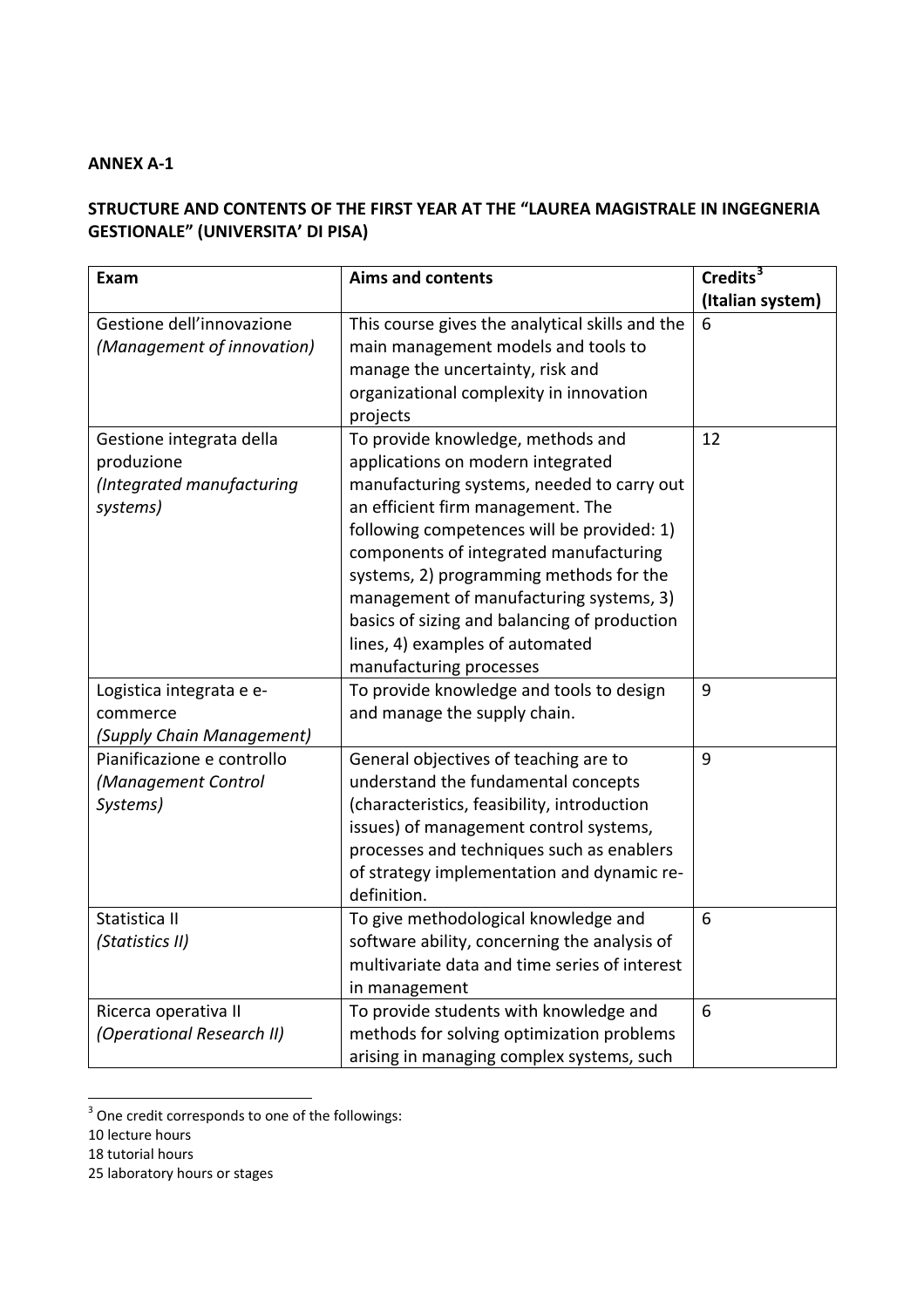|                                                                                                                                                | as industrial production or services<br>management.                                                                                                                                                                                                                                                                                            |    |
|------------------------------------------------------------------------------------------------------------------------------------------------|------------------------------------------------------------------------------------------------------------------------------------------------------------------------------------------------------------------------------------------------------------------------------------------------------------------------------------------------|----|
| 12 credits to be selected<br>among:                                                                                                            |                                                                                                                                                                                                                                                                                                                                                |    |
| Finanza e organizzazione<br>aziendale (Corporate finance<br>and organizational change)                                                         | To provide the financial tools for decision<br>making in terms of financial structure and<br>strategic choices, while emphasizing the<br>application of corporate finance theory to<br>real business cases.<br>To provide tools and models in order to<br>understand and to interpret the<br>organization life cycle and change<br>management. | 6  |
| Marketing                                                                                                                                      | Providing knowledge and applied<br>instruments for the management of the<br>product portfolio of an organization and of<br>the relations with markets and the<br>environment                                                                                                                                                                   | 6  |
| Metodi per la valutazione e<br>miglioramento di una<br>organizzazione (Methods for<br>the assessment and<br>improvement of an<br>organization) | To provide knowledge about methods and<br>tools for self-evaluation, assessment and<br>improvement of an organization, referring<br>to real cases.                                                                                                                                                                                             | 6  |
| Progettazione e sviluppo dei<br>sistemi e dei processi (Design<br>and development of industrial<br>systems and manufacturing<br>processes)     | To provide knowledge and tools for the<br>design of industrial systems, products,<br>services and their manufacturing processes                                                                                                                                                                                                                | 12 |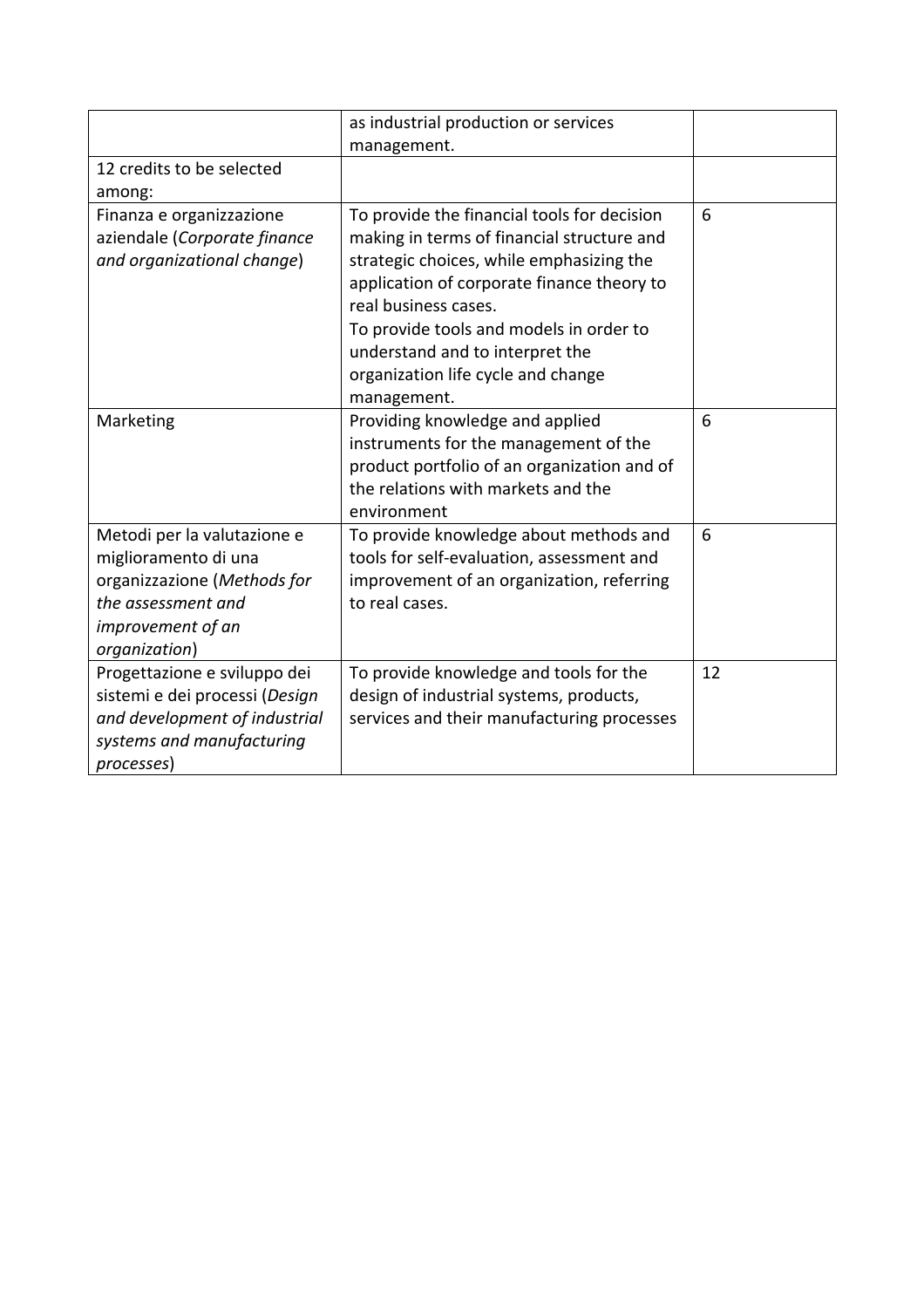## **ANNEX A‐2**

# **STRUCTURE AND CONTENTS OF THE SECOND YEAR AT CRANFIELD UNIVERSITY – MSc Engineering Management of Manufacturing Systems (School of Applied Sciences)**

| Exam                       | <b>Aim and contents</b>                    | <b>Credits</b> | <b>Credits</b>   |
|----------------------------|--------------------------------------------|----------------|------------------|
|                            |                                            | (UK system)    | (Italian system) |
| Operations                 | An introduction to manufacturing and       | 10             | 3                |
| Management                 | service activities. Capacity, demand and   |                |                  |
|                            | load; identifying key capacity             |                |                  |
|                            | determinant; order-size mix problem;       |                |                  |
|                            | coping with changes in demand.             |                |                  |
|                            | Standard times, and how to calculate       |                |                  |
|                            | them; process analysis and supporting      |                |                  |
|                            | tools; process simplification.             |                |                  |
|                            | What quality is; standards and             |                |                  |
|                            | frameworks; quality tools; quality in the  |                |                  |
|                            | supply chain.                              |                |                  |
|                            | Scheduling rules; scheduling and nested    |                |                  |
|                            | set-ups.                                   |                |                  |
|                            | Roles of inventory; dependent and          |                |                  |
|                            | independent demand; Economic Order         |                |                  |
|                            | Quantity; uncertain demand; inventory      |                |                  |
|                            | management systems and measures.           |                |                  |
|                            | Information systems - at operational,      |                |                  |
|                            | managerial, and strategic levels; bills of |                |                  |
|                            | material; MRP, MPRII and ERP systems       |                |                  |
|                            | Ohno's 7 wastes; Just-in-Time systems      |                |                  |
|                            | (including the Toyota Production System,   |                |                  |
|                            | and Kanbans).                              |                |                  |
|                            | Class discussion of cases, exercises, and  |                |                  |
|                            | videos to support this syllabus.           |                |                  |
| <b>Enterprise Systems</b>  | Introduction to business functions,        | 10             | 3                |
|                            | processes and data requirements within     |                |                  |
|                            | an enterprise.                             |                |                  |
|                            | Enterprise wide IT systems. Managing       |                |                  |
|                            | Enterprise through ERP. Enterprise         |                |                  |
|                            | Resource Planning (ERP): concepts,         |                |                  |
|                            | techniques and tools. ERP selection and    |                |                  |
|                            | implementation issues. SAP/R3 based        |                |                  |
|                            | hands-on case studies.                     |                |                  |
| <b>Operations Analysis</b> | Six Sigma, Process capability, common      | 10             | $\overline{3}$   |
|                            | and special cause variability, control     |                |                  |
|                            | charts, acceptance sampling.               |                |                  |
|                            | Mathematical models and simulation         |                |                  |
|                            | techniques. Analysis of systems to         |                |                  |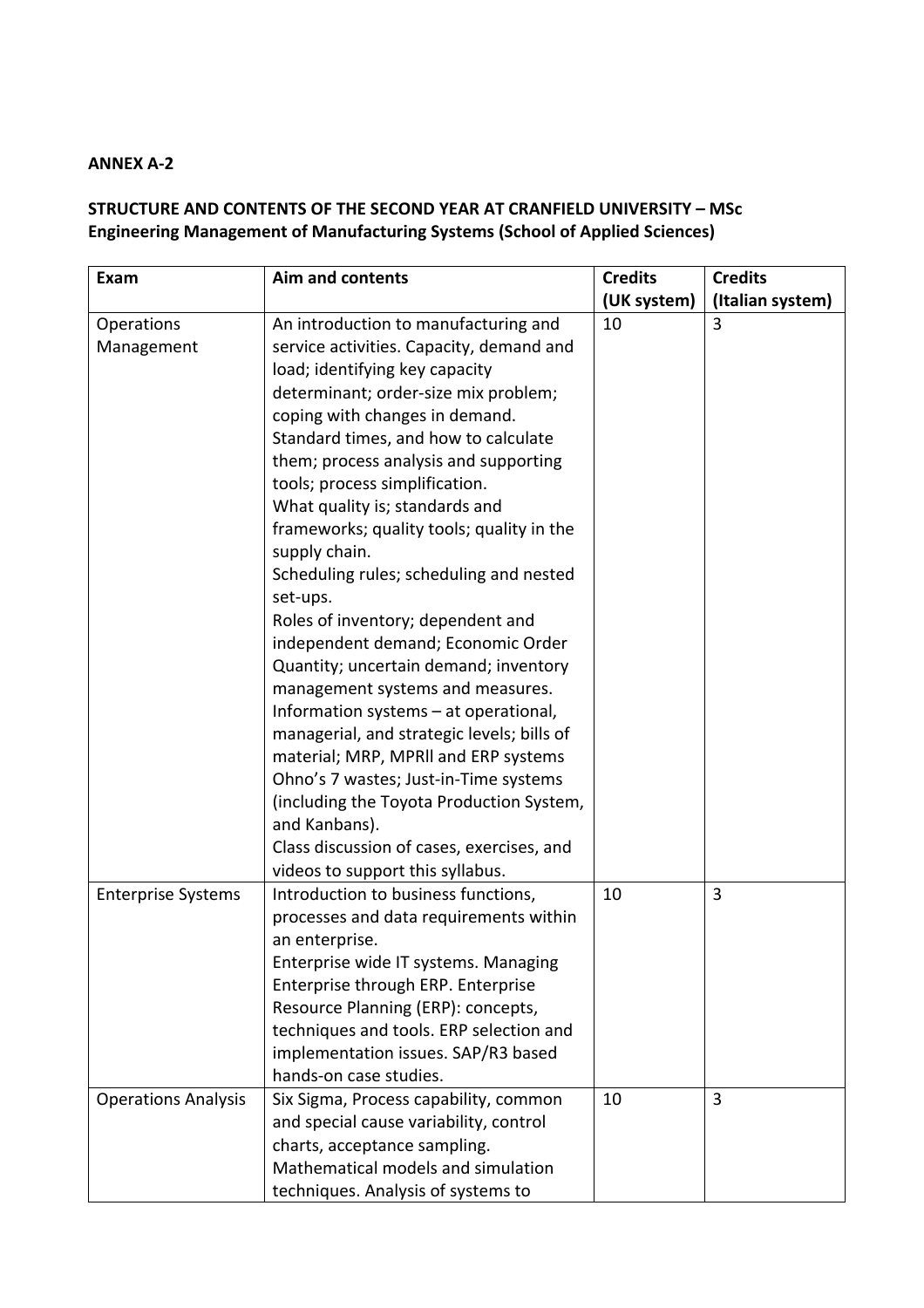|                            | produce simple models. IDEF0 and IDEF3      |    |   |
|----------------------------|---------------------------------------------|----|---|
|                            | and their application.                      |    |   |
|                            | Business process fundamentals and the       |    |   |
|                            | process review. Improvement                 |    |   |
|                            | procedures, modelling methods and           |    |   |
|                            | process models.                             |    |   |
|                            | Performance measurement. Responding         |    |   |
|                            | to and improving reliability.               |    |   |
|                            |                                             |    |   |
| General                    | Management Accounting Principles and        | 10 | 3 |
| Management                 | Systems; Personal style and team            |    |   |
|                            | contribution, interpersonal dynamics,       |    |   |
|                            | leadership, human and cultural diversity;   |    |   |
|                            | Sustainability in an industrial context and |    |   |
|                            | <b>Strategic Innovation Management,</b>     |    |   |
|                            | Project Management.                         |    |   |
| Manufacturing              | Different approaches to factory layout      | 10 | 3 |
| <b>Systems Engineering</b> | such as process and product layouts.        |    |   |
|                            | Reasons for choice of cellular              |    |   |
|                            | manufacturing and benefits. Part            |    |   |
|                            | classification and coding.                  |    |   |
|                            | Production Flow Analysis. Modelling and     |    |   |
|                            | analysis using discrete-event simulation.   |    |   |
|                            | Capacity planning                           |    |   |
| Management of              | Managing strategic innovation,              | 10 | 3 |
| Technology and             | introduction, processes and key             |    |   |
| Innovation                 | concepts. Building innovative               |    |   |
|                            | organizations. Integrated problem           |    |   |
|                            | solving teams                               |    |   |
|                            | New product introduction methods and        |    |   |
|                            | tools. Product life cycle management and    |    |   |
|                            | stainability. Technology strategy process,  |    |   |
|                            | road mapping, tools and techniques.         |    |   |
|                            | Intellectual property definition,           |    |   |
|                            | protection, development, exploitation,      |    |   |
|                            | purchase.                                   |    |   |
|                            | Virtual manufacturing including elements    |    |   |
|                            | of simulation. Emerging technologies        |    |   |
|                            | including RFID, rapid prototyping and       |    |   |
|                            | rapid manufacture                           |    |   |
|                            |                                             |    | 3 |
| <b>Supply Chain</b>        | This module will provide the participants   | 10 |   |
| Management                 | with a broad introduction to the            |    |   |
|                            | challenges that face logistics and supply   |    |   |
|                            | chain managers today. The participants      |    |   |
|                            | will be exposed to the importance of        |    |   |
|                            | developing the right supply chain           |    |   |
|                            | strategy for your products and the need     |    |   |
|                            | to align the supply network around the      |    |   |
|                            | strategy. It will also provide the          |    |   |